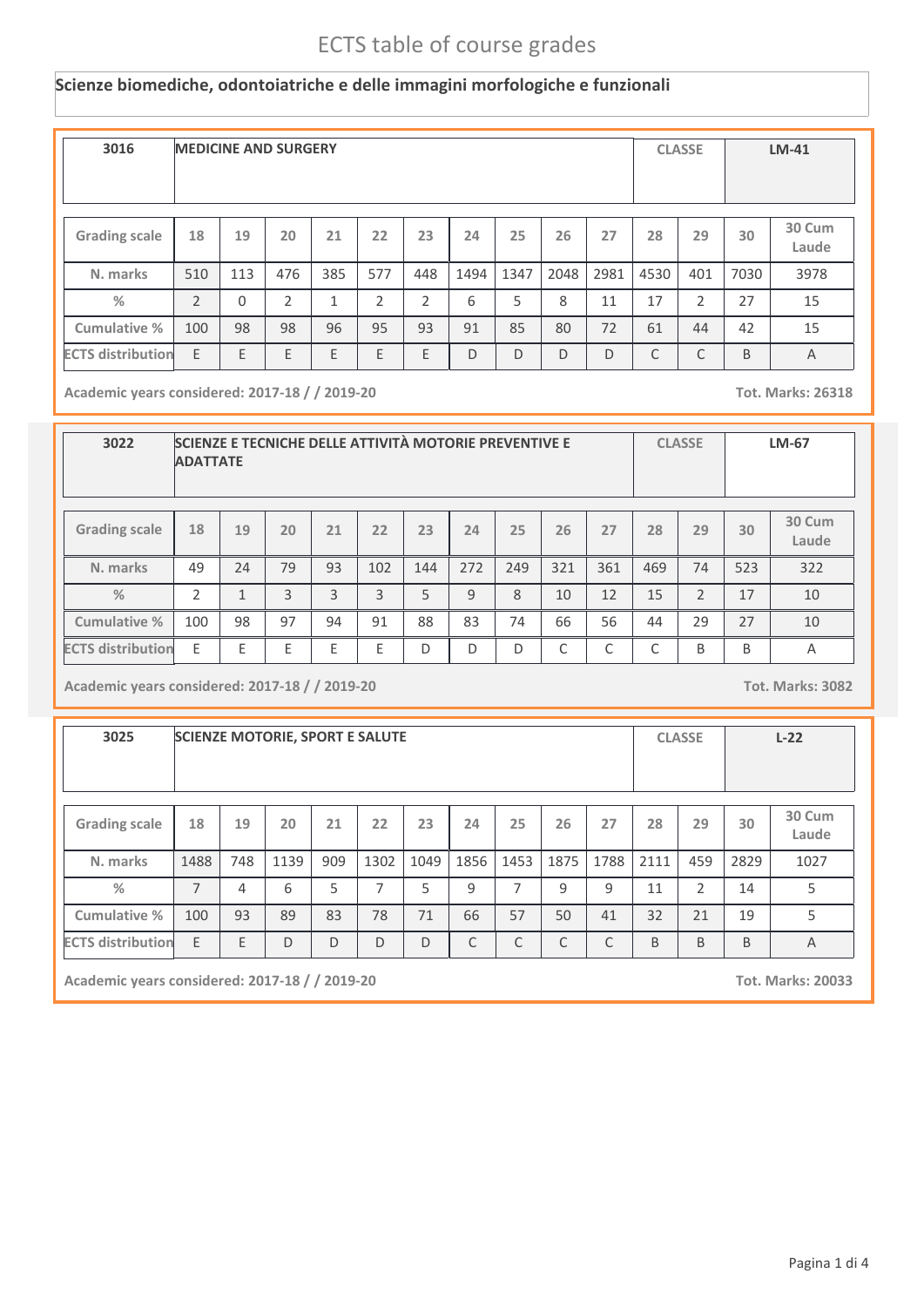| 3035                     | <b>SCIENZE GASTRONOMICHE</b> |    |                |    |    |    |     |     |            |     |     | <b>CLASSE</b> |     | $L-26$          |
|--------------------------|------------------------------|----|----------------|----|----|----|-----|-----|------------|-----|-----|---------------|-----|-----------------|
| <b>Grading scale</b>     | 18                           | 19 | 20             | 21 | 22 | 23 | 24  | 25  | 26         | 27  | 28  | 29            | 30  | 30 Cum<br>Laude |
| N. marks                 | 86                           | 16 | 68             | 47 | 60 | 95 | 157 | 162 | 193        | 198 | 231 | 23            | 385 | 174             |
| $\frac{0}{2}$            | 5                            | 1  | $\overline{4}$ | 2  | 3  | 5  | 8   | 9   | 10         | 10  | 12  | $\mathbf{1}$  | 21  | 9               |
| Cumulative %             | 100                          | 95 | 94             | 90 | 88 | 85 | 80  | 72  | 63         | 53  | 43  | 31            | 30  | 9               |
| <b>ECTS distribution</b> | E                            | E  | E              | D  | D  | D  | D   | D   | $\sqrt{2}$ | C   | C   | B             | B   | A               |

**Academic years considered: 2017-18 / / 2019-20 Tot. Marks: 1895**

**3261 BIOTECNOLOGIE PER LA SALUTE CLASSE LM-9 Grading scale 18 N. marks Cumulative % %** 4 **19** 0 **20** 4 **<sup>21</sup> <sup>22</sup> <sup>23</sup> <sup>24</sup> <sup>25</sup> <sup>26</sup> <sup>27</sup> <sup>28</sup> <sup>29</sup> 30 Cum Laude** 3 | 4 | 1 | 26 | 11 | 28 | 37 | 56 | 3 | 89 | 119 **30** 89 1 0 1 1 1 0 7 3 7 10 15 1 23 30 100 99 99 98 97 96 96 89 86 79 69 54 53 30 **ECTS distribution** E E E E E E E D D D C C B A

**Academic years considered: 2017-18 / / 2019-20 Tot. Marks: 385**

| 3262                     |     | <b>BIOTECNOLOGIE</b> |                |    |    |    |    |    |    |     |                 | <b>CLASSE</b> |     | $L-2$           |
|--------------------------|-----|----------------------|----------------|----|----|----|----|----|----|-----|-----------------|---------------|-----|-----------------|
|                          |     |                      |                |    |    |    |    |    |    |     |                 |               |     |                 |
| <b>Grading scale</b>     | 18  | 19                   | 20             | 21 | 22 | 23 | 24 | 25 | 26 | 27  | 28              | 29            | 30  | 30 Cum<br>Laude |
| N. marks                 | 45  | 10                   | 54             | 27 | 47 | 39 | 92 | 75 | 99 | 138 | 214             | 19            | 259 | 198             |
| $\frac{9}{6}$            | 3   | 1                    | $\overline{4}$ | 2  | 4  | 3  | 7  | 6  | 8  | 10  | 16              | $\mathbf{1}$  | 20  | 15              |
| Cumulative %             | 100 | 97                   | 96             | 92 | 90 | 86 | 83 | 76 | 70 | 62  | 52              | 36            | 35  | 15              |
| <b>ECTS distribution</b> | E   | F                    | E              | E  | D  | D  | D  | D  | D  | C   | $\sqrt{2}$<br>U | C             | B   | Α               |

**Academic years considered: 2017-18 / / 2019-20 Tot. Marks: 1316**

| 3263                     |                |          | <b>BIOTECNOLOGIE MEDICHE</b> |    |                |              |    |    |    |    |    | <b>CLASSE</b> |    | $LM-9$          |
|--------------------------|----------------|----------|------------------------------|----|----------------|--------------|----|----|----|----|----|---------------|----|-----------------|
| <b>Grading scale</b>     | 18             | 19       | 20                           | 21 | 22             | 23           | 24 | 25 | 26 | 27 | 28 | 29            | 30 | 30 Cum<br>Laude |
| N. marks                 | $\overline{4}$ | $\Omega$ | 4                            | 3  | $\overline{4}$ | $\mathbf{1}$ | 26 | 11 | 28 | 37 | 56 | 3             | 89 | 119             |
| $\frac{0}{2}$            | $\mathbf{1}$   | $\Omega$ | $\mathbf{1}$                 | 1  | 1              | $\Omega$     | 7  | 3  | 7  | 10 | 15 | $\mathbf{1}$  | 23 | 30              |
| Cumulative %             | 100            | 99       | 99                           | 98 | 97             | 96           | 96 | 89 | 86 | 79 | 69 | 54            | 53 | 30              |
| <b>ECTS distribution</b> | E              | E        | E                            | E  | E              | E            | E  | D  | D  | D  | C  | C             | B  | $\overline{A}$  |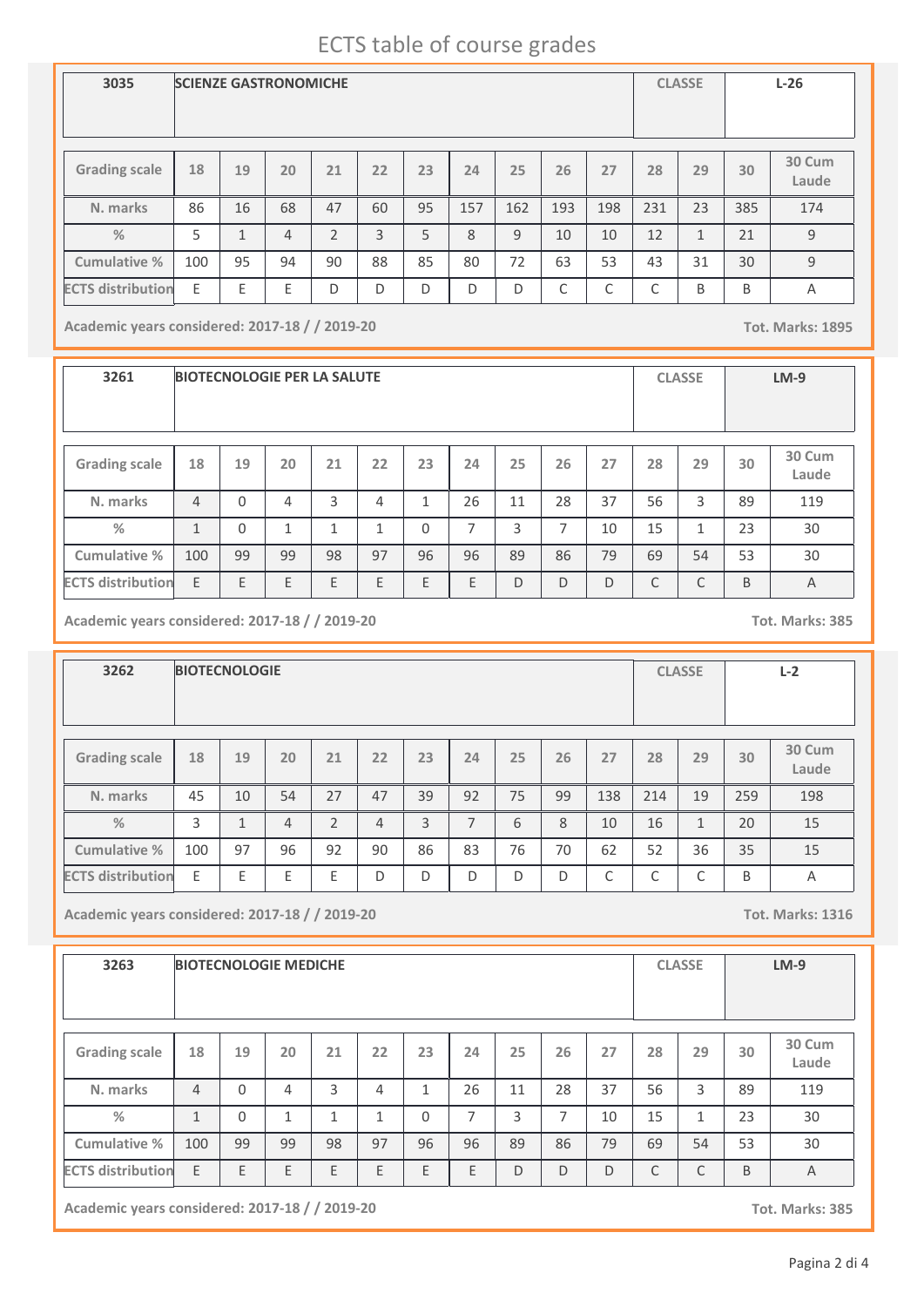| 3320                     |               | <b>IGIENE DENTALE</b> |                |              |                |              |     |     |     |     |     | <b>CLASSE</b> |     | L/SNT3          |
|--------------------------|---------------|-----------------------|----------------|--------------|----------------|--------------|-----|-----|-----|-----|-----|---------------|-----|-----------------|
| <b>Grading scale</b>     | 18            | 19                    | 20             | 21           | 22             | 23           | 24  | 25  | 26  | 27  | 28  | 29            | 30  | 30 Cum<br>Laude |
| N. marks                 | 52            | 6                     | 51             | 25           | 55             | 27           | 162 | 127 | 182 | 206 | 373 | 15            | 633 | 342             |
| $\frac{9}{6}$            | $\mathcal{P}$ | $\Omega$              | $\overline{2}$ | $\mathbf{1}$ | $\overline{2}$ | $\mathbf{1}$ | 7   | 6   | 8   | 9   | 17  | $\mathbf{1}$  | 29  | 15              |
| Cumulative %             | 100           | 98                    | 98             | 96           | 95             | 93           | 92  | 85  | 79  | 71  | 62  | 45            | 44  | 15              |
| <b>ECTS distribution</b> | E             | E                     | E              | E            | Ε              | Ε            | D   | D   | D   | C   | C   | ⌒<br>J        | B   | A               |

**Academic years considered: 2017-18 / / 2019-20 Tot. Marks: 2256**

| 3350                     | ORTOTTICA ED ASSISTENZA OFTALMOLOGICA (ABILITANTE ALLA<br><b>PROFESSIONE SANITARIA DI ORTOTTISTA ED ASSISTENTE DI</b><br>OFTALMOLOGIA) |          |    |          |    |    |     |     |     |     |     | <b>CLASSE</b> |      | L/SNT2          |
|--------------------------|----------------------------------------------------------------------------------------------------------------------------------------|----------|----|----------|----|----|-----|-----|-----|-----|-----|---------------|------|-----------------|
| <b>Grading scale</b>     | 18                                                                                                                                     | 19       | 20 | 21       | 22 | 23 | 24  | 25  | 26  | 27  | 28  | 29            | 30   | 30 Cum<br>Laude |
| N. marks                 | 26                                                                                                                                     | 6        | 35 | 19       | 62 | 48 | 176 | 206 | 313 | 463 | 840 | 49            | 1175 | 666             |
| $\frac{0}{2}$            | 1                                                                                                                                      | $\Omega$ | 1  | $\Omega$ | C  | 1  | 4   | 5   | 8   | 11  | 21  | 1             | 29   | 16              |
| Cumulative %             | 100                                                                                                                                    | 99       | 99 | 98       | 98 | 96 | 95  | 91  | 86  | 78  | 67  | 46            | 45   | 16              |
| <b>ECTS distribution</b> | E                                                                                                                                      | F        | E  | E        | E  | E  | E   | D   | D   | D   | C   | C             | B    | A               |

**Academic years considered: 2017-18 / / 2019-20 Tot. Marks: 4084**

| 3420                     | TECNICHE DI LABORATORIO BIOMEDICO (ABILITANTE ALLA<br>PROFESSIONE SANITARIA DI TECNICO DI LABORATORIO BIOMEDICO) |          |                |                         |                |              |     |     |                 |              |        | <b>CLASSE</b> |     | L/SNT3 |
|--------------------------|------------------------------------------------------------------------------------------------------------------|----------|----------------|-------------------------|----------------|--------------|-----|-----|-----------------|--------------|--------|---------------|-----|--------|
| <b>Grading scale</b>     | 18                                                                                                               | 19       | 20             | 21                      | 22             | 28           | 29  | 30  | 30 Cum<br>Laude |              |        |               |     |        |
| N. marks                 | 52                                                                                                               | 6        | 51             | 25                      | 55             | 27           | 162 | 127 | 182             | 206          | 373    | 15            | 633 | 342    |
| $\frac{0}{2}$            | $\mathfrak{D}$                                                                                                   | $\Omega$ | $\mathfrak{D}$ | $\mathbf{\overline{1}}$ | $\mathfrak{D}$ | $\mathbf{1}$ | 7   | 6   | 8               | 9            | 17     | 1             | 29  | 15     |
| Cumulative %             | 100                                                                                                              | 98       | 98             | 96                      | 95             | 93           | 92  | 85  | 79              | 71           | 62     | 45            | 44  | 15     |
| <b>ECTS distribution</b> | E                                                                                                                | F        | F              | F                       | F              | F            | D   | D   | D               | $\mathsf{C}$ | ┌<br>◡ | $\sqrt{2}$    | B   | A      |

**Academic years considered: 2017-18 / / 2019-20 Tot. Marks: 2256**

| 3421                     |     |                | <b>SCIENZE DELLE PROFESSIONI SANITARIE TECNICHE DIAGNOSTICHE</b> |    |    |    |    |    |    |    |    | <b>CLASSE</b> |     | LM/SNT3                  |
|--------------------------|-----|----------------|------------------------------------------------------------------|----|----|----|----|----|----|----|----|---------------|-----|--------------------------|
| <b>Grading scale</b>     | 18  | 19             | 20                                                               | 21 | 22 | 23 | 24 | 25 | 26 | 27 | 28 | 29            | 30  | 30 Cum<br>Laude          |
| N. marks                 | 11  | $\overline{2}$ | 8                                                                | 12 | 15 | 16 | 36 | 38 | 50 | 50 | 73 | 8             | 243 | 45                       |
| %                        | 2   | $\Omega$       | $\mathbf{1}$                                                     | 2  | 2  | 3  | 6  | 6  | 8  | 8  | 12 | 1             | 42  | 7                        |
| Cumulative %             | 100 | 98             | 98                                                               | 97 | 95 | 93 | 90 | 84 | 78 | 70 | 62 | 50            | 49  | $\overline{\phantom{a}}$ |
| <b>ECTS distribution</b> | E   | E              | E                                                                | E  | E  | E  | D  | D  | D  | C  | C  | C             | B   | A                        |